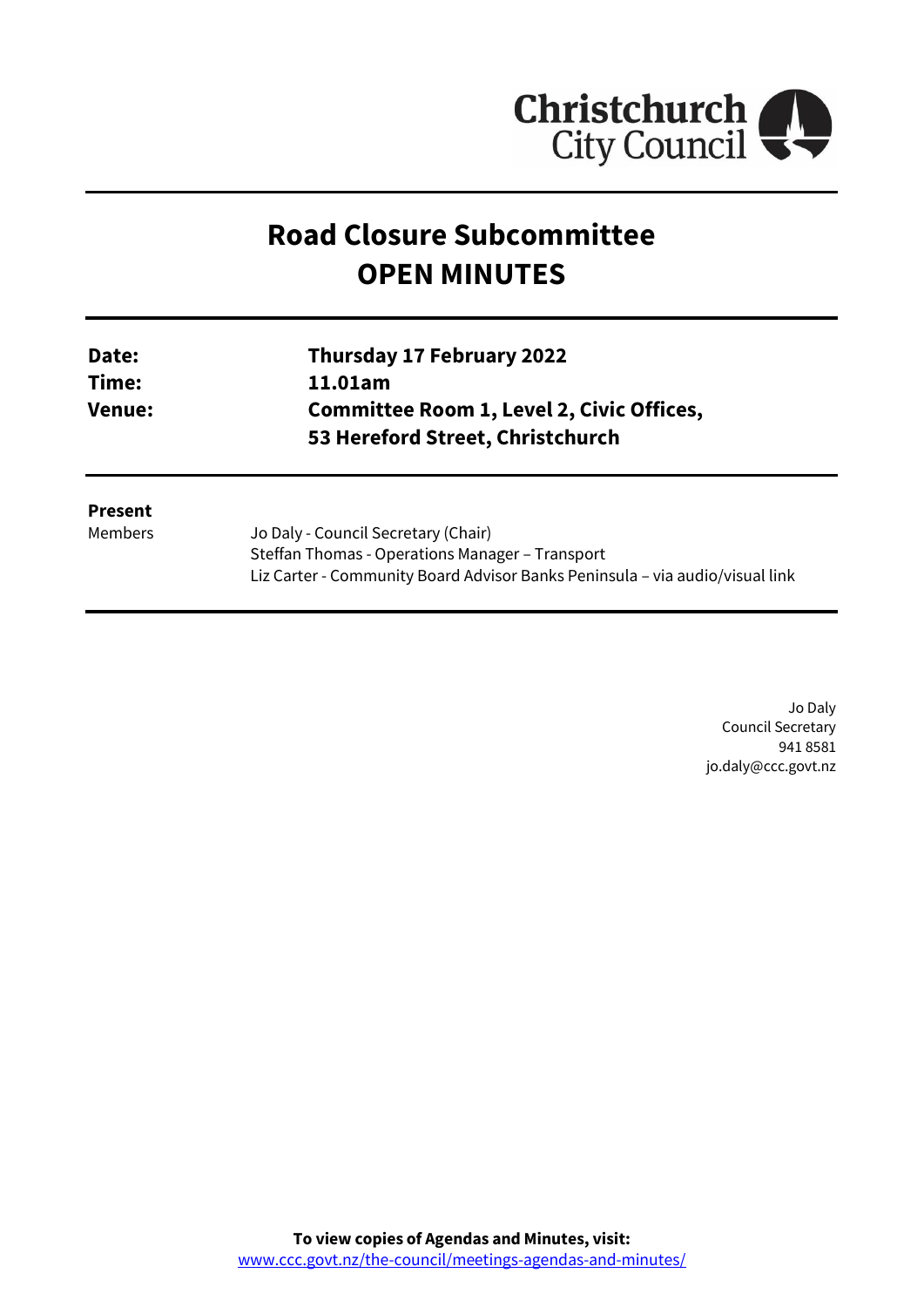

# **Election of Chairperson**

### **Committee Resolved RCS/2022/00006**

It was decided that Jo Daly be appointed Chairperson of the Road Closure Subcommittee.

Member Carter/Member Thomas **Carried**

# **1. Apologies Ngā Whakapāha**

There were no apologies.

# **2. Declarations of Interest Ngā Whakapuaki Aronga**

There were no declarations of interest recorded.

# **3. Proposed Temporary Road Closures for Armageddon Expo 2022**

This report was withdrawn as the event has been postponed.

# **4. Proposed Temporary Road Closures for La Grande Swim 2022 Subcommittee Comment**

- 1. The Subcommittee received an overview of the proposed temporary road closures from the Traffic Management Coordinator, Temporary Traffic Management Team in attendance via audio-visual link.
- 2. Eelco Uri, Ocean Swim, and Rachel Dunford, and Brooke Jones from Council's Events Partnerships and Development Advisor were in attendance via audio-visual link. They responded to questions from Subcommittee members, and confirmed for the Subcommittee that contact has been made with the Akaroa Bowling Club and Akaroa Ratepayers and Residents Association to advise of the event and road closures.
- 3. The Subcommittee considered information provided by the event organiser on the communication and engagement undertaken on the proposed road closures.

### **Committee Resolved RCS/2022/00007**

### **Officer recommendations adopted without change.**

That the Road Closure Subcommittee:

1. Receive the information in the report.